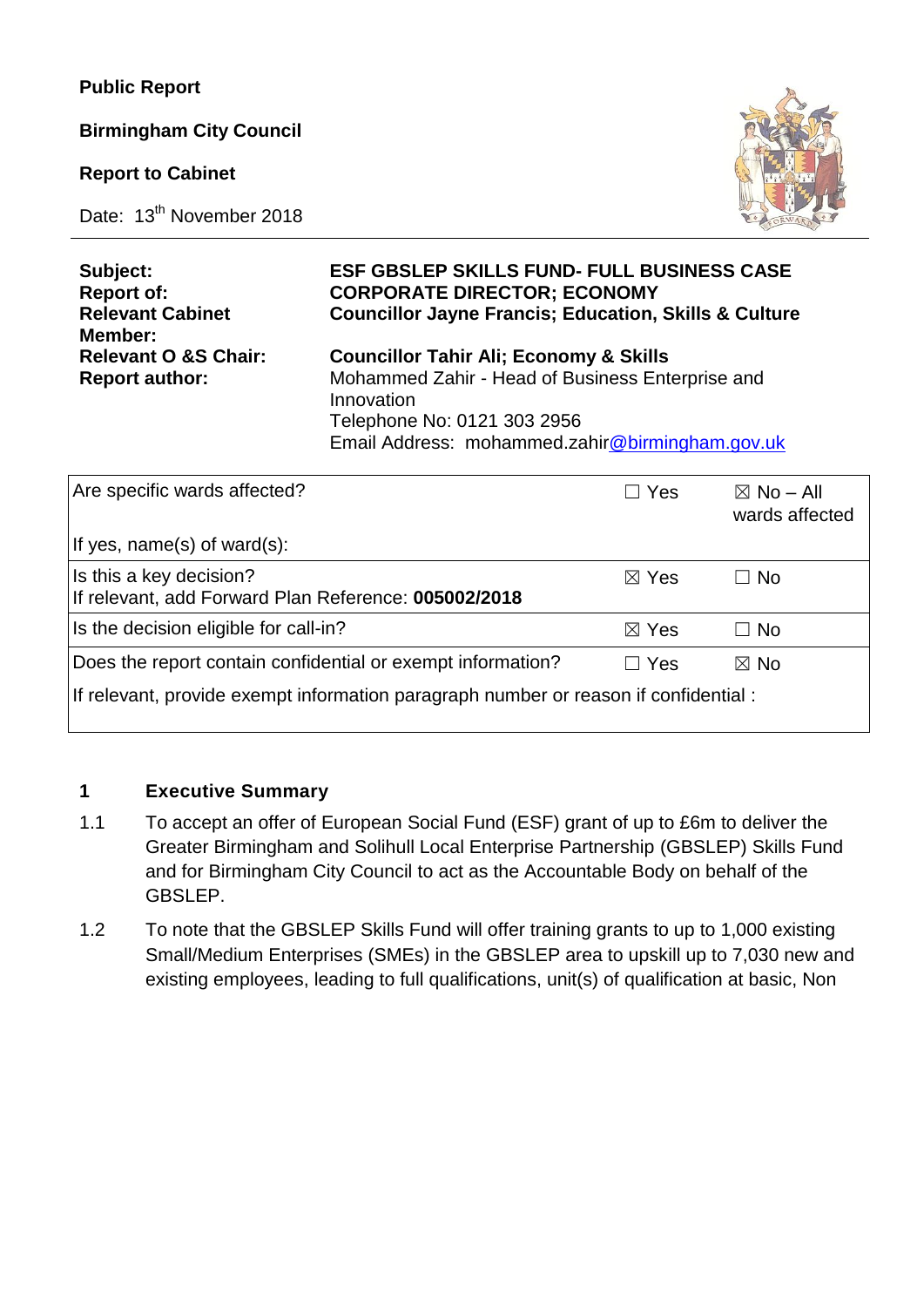Vocational Qualification (NVQ) level 2 and below and at level 3+, including Degree and Masters level management and leadership skills.

## **2 Recommendations**

- 2.1 Subject to confirmation of funding from the Department for Works and Pensions, approves the Full Business Case (FBC) (attached at Appendix 1) for the Greater Birmingham and Solihull Local Enterprise Partnership (GBSLEP) Skills Fund European Social Fund (ESF) project, which will provide training grants to Small/ Medium Enterprises (SMEs) across the GBSLEP area for the period from 1<sup>st</sup> December 2018 to 31<sup>st</sup> March 2022.
- 2.2 Subject to confirmation of funding from the Department for Works and Pensions, approves the City Council acting as the Accountable Body for the GBSLEP Skills Fund and delegates to Cabinet Member, Chief Finance Officer and the Corporate Director; Economy authority to accept the final offer of ESF revenue grant of up to £6m.
- 2.3 Subject to confirmation of funding from the Department for Works and Pensions, delegates the award of specific training support of between £500 and £18,000 per SME up to the total of £5.642m, to the Head of Business Enterprise and Innovation subject to compliance with the process set out in paragraph 3.5 and Appendix 3.
- 2.4 Authorises the City Solicitor to negotiate, execute and complete all necessary documents to give effect to the above recommendations.

# **3 Background**

- 3.1 In response to DWP call (Greater Birmingham and Solihull Skills for Growth Hub Skills Training Response Fund – OC12S17P0799) on 10th August 2017 and at the request of GBSLEP, the City Council submitted an Outline application, which was submitted on the  $5<sup>th</sup>$  October 2017. Due to the tight timescales to compile a project outline, a briefing paper was produced to the Cabinet Member for Employment and Skills to inform them of the bid proposal. The City Council was invited to submit a Full Application on 31<sup>st</sup> January 2018.
- 3.2 The GBSLEP Skills Fund will operate from 1<sup>st</sup> November 2018 to 31<sup>st</sup> March 2022. It will offer training grants to SMEs of between £500 to a maximum of £18,000 per SME to upskill new and existing employees, leading to full qualifications, units or a unit of qualification at basic, level 2 Non Vocational Qualification (NVQ) and below and at level 3+, including higher level management and leadership skills. The training will be funded 50% by the SMEs and 50% by the ESF grant. The fund will respond directly to the skills and training needs identified by the employers for their employees by working with the GBSLEP Skills Hub; thereby offering SME employers what they want, at the time that they need it, to implement their skills and growth plans.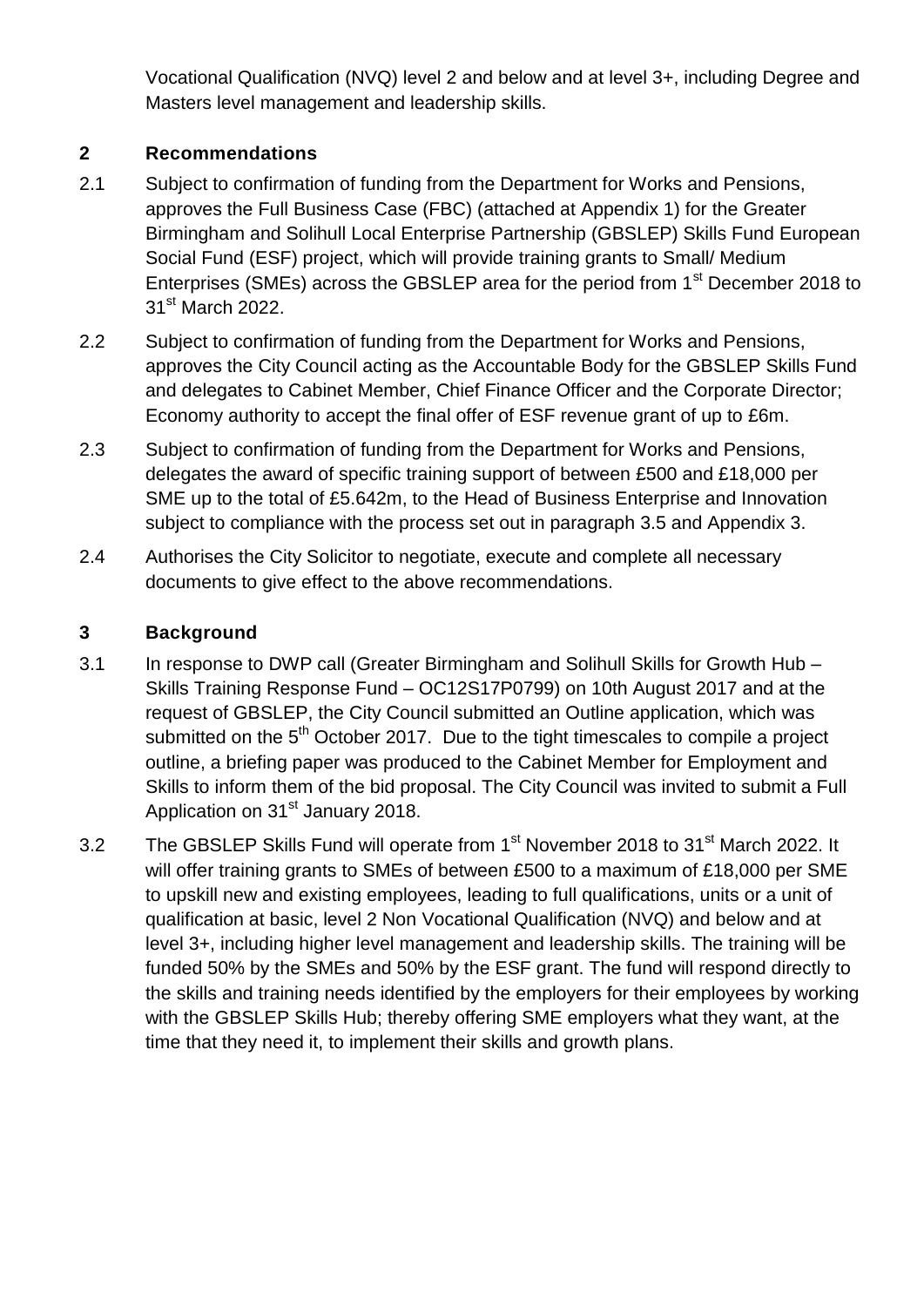- 3.3 GBSLEP Skills Fund is fully aligned to the aims of the Call under Priority Axis 2.1 by stimulating skills growth by delivering a range of activities addressing market failure and identified skills gap:
	- Transforming management expertise, workforce capability and capacity, embedding tools to sustain SMEs supply chain performance, productivity and competitiveness
	- Providing demand-led pragmatic skills packages at basic, level 2 and below and level 3+
	- Developing a 'ladder of skills progression' for employees
	- Increasing skills levels of employed women to encourage progression in employment and address gender employment and wage gap.
- 3.4 GBSLEP Skills Fund will ensure greater alignment between employers, education and training providers. Moreover, it will be aligned to existing national and regional programmes to avoid duplication and overlap.
- 3.5 The process for applying for Skills Fund grant is set out below and shown at Appendix 3:
	- Applicant (SME) is referred to BDI by GBSLEP Skills Hub following an assessment of their training needs and eligibility for Skills Fund grant assistance
	- SME is pre-screened by BDI to verify eligibility and whether the scheme is relevant to their needs
	- BDI liaises with SME to talk through the application process and guide on how to select their training provider i.e. OfQual approved trainers or quotation process
	- Once SME has selected their training provider and has the costs agreed with them the SME submits their application to BDI along with evidence of how they selected their training provider
	- SME application is appraised by BDI and due diligence checks are made on the applicant and the training provider
	- Application is presented to a panel of BCC officers for a funding decision to the value of a maximum of 50% of the stated cost of the training package (net of VAT)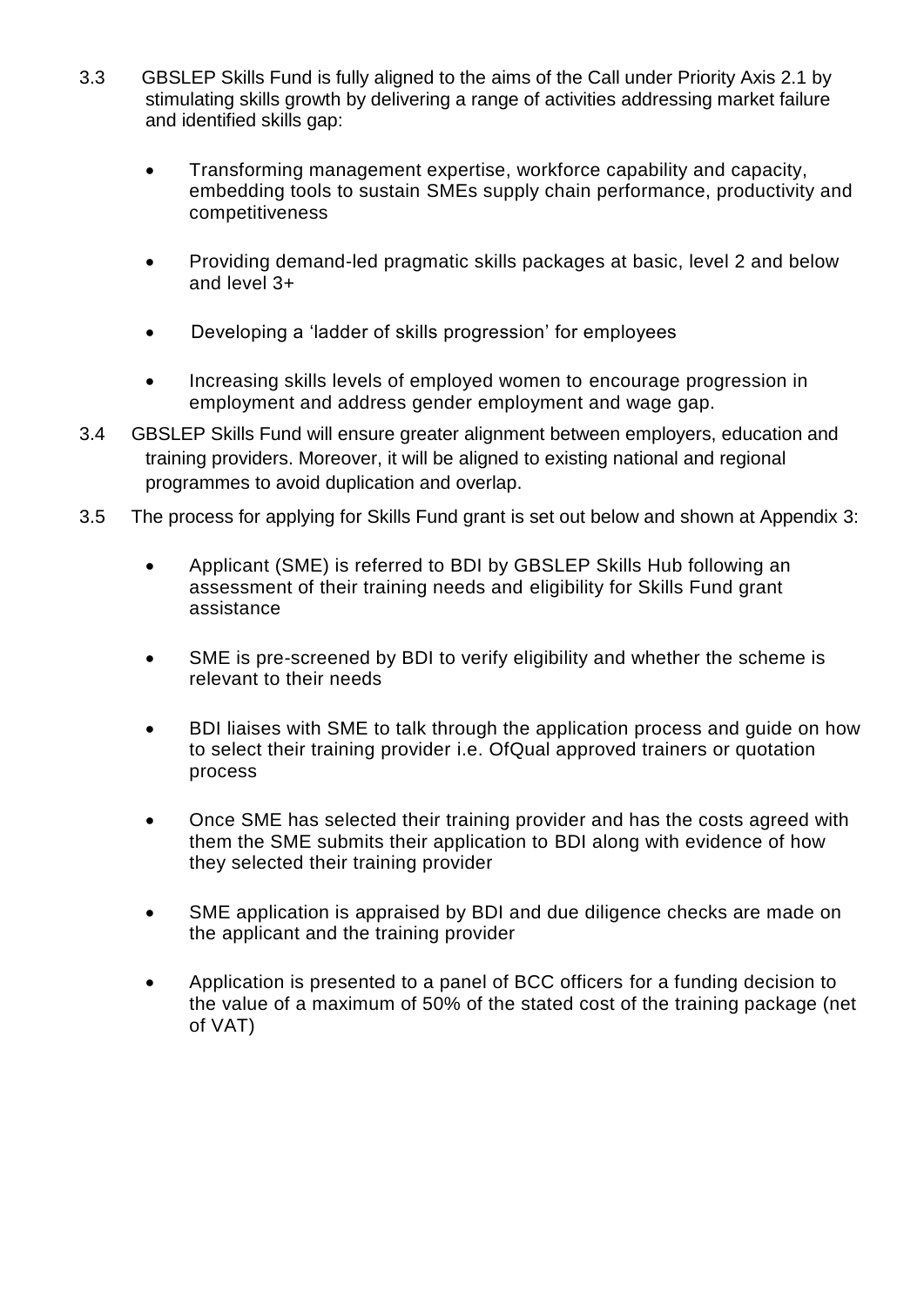If approved:

- Funding Agreement is issued to and accepted by SME
- The approved training package is delivered to the SME
- SME pays invoice from training provider including VAT
- SME submits claim to BDI for the net value of the trainer's invoice(s) along with evidence of payment of the invoice(s)
- BDI officer verifies that the training is as approved in the offer, and checks the invoice/bank statement for evidence of defrayal and supporting evidence as required
- If all evidence is supplied and verified and the SME has met all the conditions of the Funding Agreement, the BDI Team approves payment to the SME of 50% of the net value of the invoice(s) up to a maximum of the approved grant amount.
- 3.6 GBSLEP Skills Fund will be managed by the BDI within the Economy Directorate, who have a successful track record for the development, securing external funding and delivery of significant business development programmes both in Birmingham and on a wider regional basis (£33m Business Growth Programme, £8m Property Improvement Programme, £75m Regional Growth Fund/ERDF funded Green Bridge Supply Chain Programme, £8m Business Development Programme, £9m Business Innovation Programme and £10m Business Support for Creative Industries Programme).
- 3.7 The City Council will manage the GBSLEP Skills Fund and monitor related outputs, to ensure businesses implement their skills plans. Assistance will only be provided to those that meet the GBSLEP Skills Fund programme criteria as set out in the FBC.

## **4 Options considered and Recommended Proposal**

- 4.1 To do nothing Would lose the opportunity to secure ESF grant to support SMEs across GBSLEP to improve the skills of their staff and generate economic growth. In addition, to decline the offer would damage the City Council's reputation as the lead partner, Accountable Body and undermine trust and relationships with key regional partners.
- 4.2 Recommended proposal to accept the offer of up to £6m ESF grant to deliver a comprehensive skills fund which will provide grants to up to 1,000 existing SMEs in the GBSLEP area and upskill up to 7,030 new and existing employees.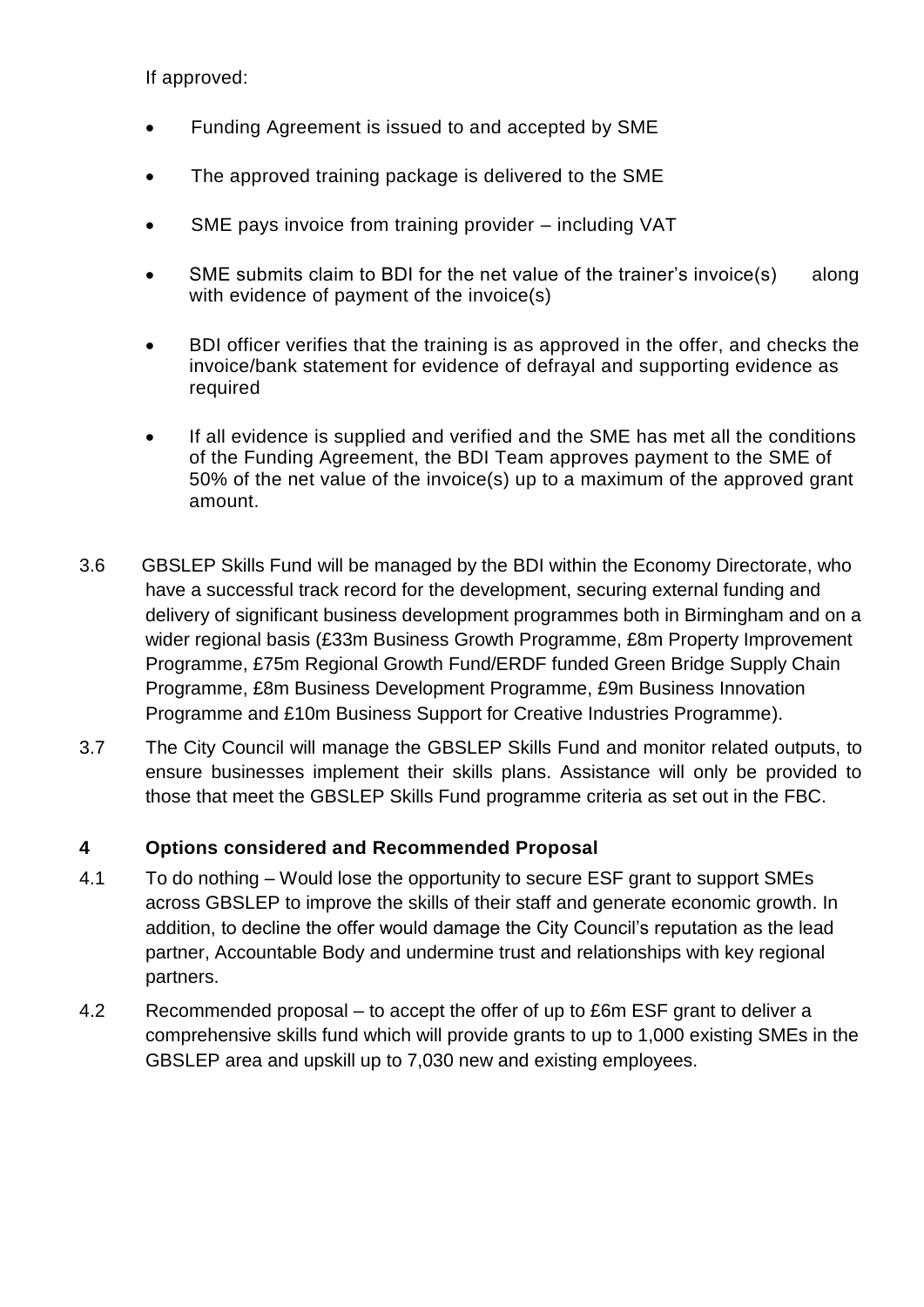### **5 Consultation**

- 5.1 The Leader of the Council and Cabinet Member for Education, Skills and Culture have been briefed and are supportive of this report proceeding to an executive decision. The consultation summary is attached at Appendix 2.
- 5.2 Finance and Governance have been involved in preparation of this report.
- 5.3 Briefings have been given to GBSLEP partners in the development of the proposed programme structure and the role of the Accountable Body and are supportive of the project.
- 5.4 The GBSLEP Skills Fund research, design and development has been carried out in consultation with the GBSLEP, Skills Bank in Sheffield, Coventry and Warwickshire Skills Hub, JLR, Rolls Royce, KPMG, Warwick Manufacturing Group, Engineering Employers Federations, Universities and Colleges, High Speed Rail College, SMEs, Training providers and Birmingham Chamber of Commerce group.

### **6 Risk Management**

6.1 A risk register is attached at Annex 1 of Appendix 1.

### **7 Compliance Issues:**

## **7.1 How are the recommended decisions consistent with the City Council's priorities, plans and strategies?**

- 7.1.1 The objectives of the project are consistent with the Birmingham City Council Plan: 2018 -2022 Priority 1: We will create opportunities for local people to develop skills and make the best of economic growth. Evidence from a variety of national sources\* shows that under-developed leadership and management skills, a widespread failure to adopt management best practices, inability to recruit skilled staff and upskilling of existing employees are constraining the performance and growth of a significant number of SMEs. All of which contribute to a widening skills gap. GBSLEP Skills Fund will contribute to the Jobs and Skills priorities by increasing skill levels within the city, improving productivity and competitiveness (increased turnover and profitability) of SMEs.
- 7.1.2 The project is aligned to the European Structural and Investment Fund (ESIF) and Strategic Economic Plan (SEP) of GBSLEP. A key objective of the SEP is to increase business and workforce productivity and competitiveness by raising skills levels and stimulating demand-led innovation. GBSLEP Skills Fund will directly contribute to this objective by raising skills levels enabling businesses and supply chains responding to major opportunities including HS2 to upskill, retain, attract and enable workforce progression. GBSLEP Skills Fund will also support GBSLEP's delivery of the national industrial strategy by improving productivity through workforce development. The benefits of the Birmingham Charter for Social Responsibility and Living Wage will be promoted, but cannot be applied as the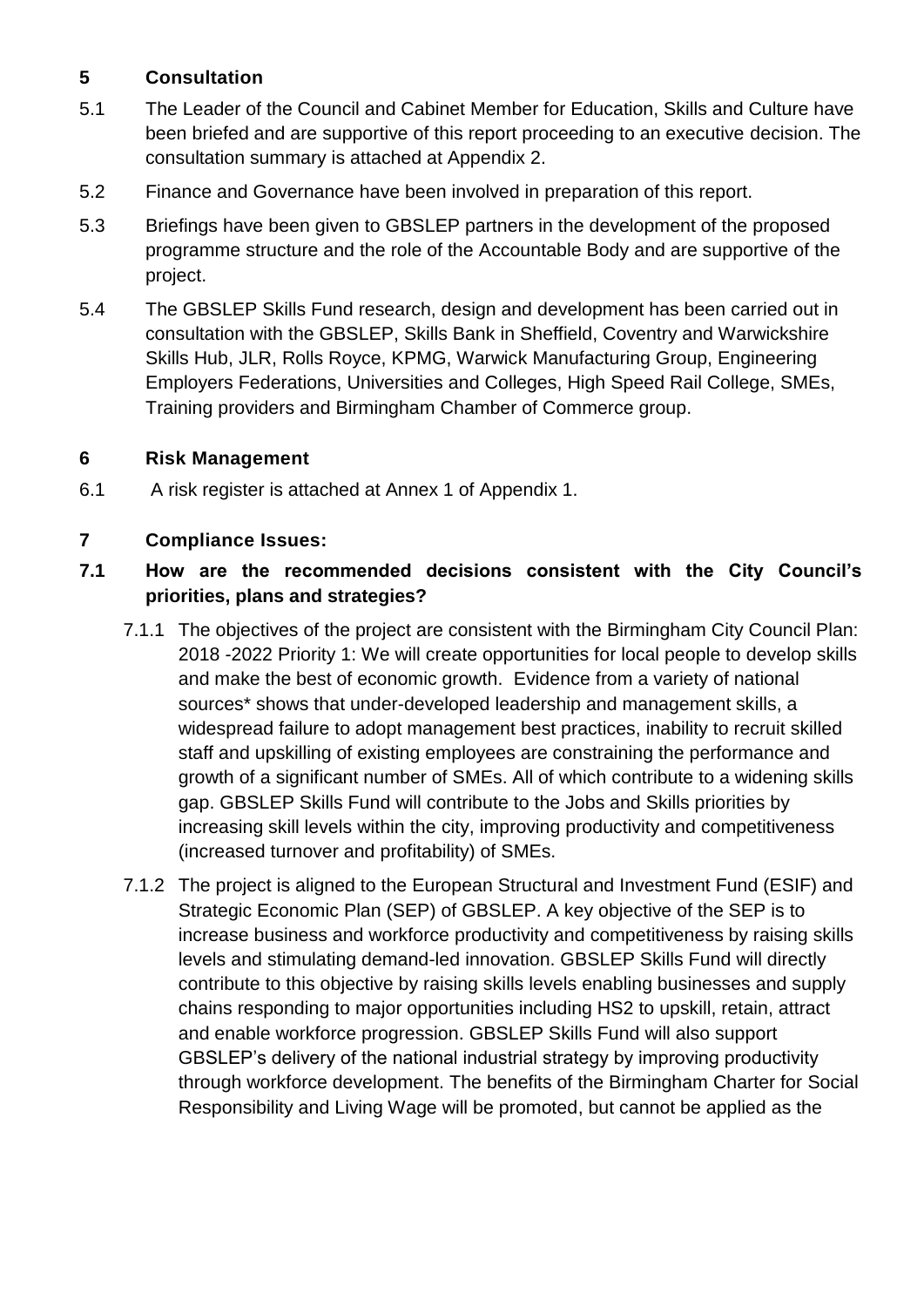SMEs will be free to choose training providers from the national Government regulated procurement framework Ofqual or obtain three quotations from other industry and professional accredited bodies which are acceptable to the ESF grant conditions.

\* Sources Department for Business Innovation and Skills (BIS Research Paper 24) [http://www.freshbusinessthinking.com/lack-of-leadership-and-management-skills-harming](http://www.freshbusinessthinking.com/lack-of-leadership-and-management-skills-harming-businesses/)[businesses/](http://www.freshbusinessthinking.com/lack-of-leadership-and-management-skills-harming-businesses/)

### **7.2 Legal Implications**

7.2.1 The GBSLEP Skills Fund is being delivered under the Council's general power of competence under section 1 Localism Act 2011, to help businesses to improve their competitiveness and productivity through upskilling new and existing staff. Grants of £500 to a maximum of £18,000 will be provided in compliance with State Aid De-minimis rules.

### **7.3 Financial Implications**

- 7.3.1 Total GBSLEP Skills Fund project expenditure is anticipated to be up to £12m, comprising £6m ESF revenue grant and an equivalent amount of public and private sector match funding. The ESF grant will fund revenue grant payments to SMEs of £5.642m at 50% intervention and programme delivery costs for the City Council and GBSLEP, which are estimated at £0.351m and £0.007m respectively.
- 7.3.2 The Council's match funding is derived from existing revenue staffing budgets in the Business Development and Innovation (BDI) team and the Graduate Hub of the Economy Directorate. As part of the financial governance process a full reconciliation of the City Council's match-funding commitment has been undertaken for the service and will be monitored throughout the project.
- 7.3.3 The table below shows the estimated allocation of funding with required private sector contributions and confirmed public match-funding and is subject to confirmation in the offer letter from DWP.
- 7.3.4 No expenditure will be incurred until confirmation of grant funding is received from DWP.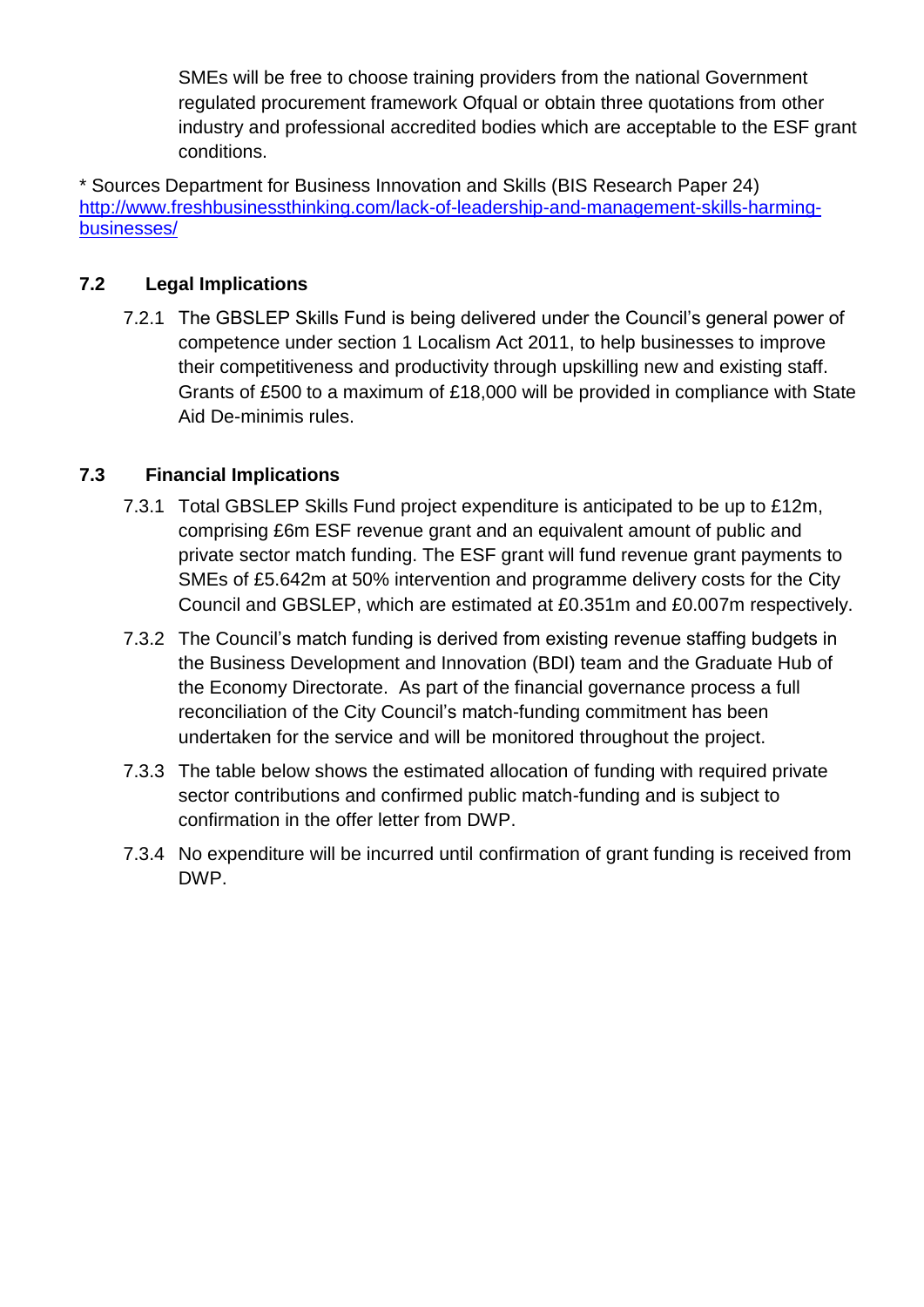| Category of<br>Programme<br>costs:                              | <b>ESF</b><br>Grant | <b>Private</b><br><b>Sector</b><br><b>Contributio</b><br>n | <b>Public Sector</b><br><b>Match</b> | <b>Total Public and</b><br><b>Private Sector</b><br><b>Funding</b> |
|-----------------------------------------------------------------|---------------------|------------------------------------------------------------|--------------------------------------|--------------------------------------------------------------------|
|                                                                 | £'000               | £'000                                                      | £'000                                | £'000                                                              |
| <b>Revenue Grants:</b>                                          |                     |                                                            |                                      |                                                                    |
| Training grants                                                 | 5,642               | 5,642                                                      | 0                                    | 11,284                                                             |
| <b>Total</b><br><b>Grants/Match</b><br><b>Funding</b>           | 5,642               | 5,642                                                      | $\overline{0}$                       | 11,284                                                             |
| <b>Other Revenue</b><br>costs:                                  |                     |                                                            |                                      |                                                                    |
| <b>City Council</b><br>Delivery<br>Costs/Salary match           | 351                 | 0                                                          | 351                                  | 702                                                                |
| <b>GBSLEP Partner</b>                                           | 7                   |                                                            | 7                                    | 14                                                                 |
| <b>Total GBSLEP</b><br><b>Skills Fund</b><br><b>Expenditure</b> | 6,000               | 5,642                                                      | 358                                  | 12,000                                                             |

- 7.3.5 The City Council will be the Accountable Body for the ESF grant, which needs to be defrayed by 31<sup>st</sup> December 2021. In order to minimise the risk of grant clawback, all grant conditions will be enforced through Conditions of Grant Aid (COGA) agreements with delivery partners and with SMEs enabling the City Council to recover funds in the event of a breach of these terms. Applications from SMEs seeking funding will be submitted to the City Council, which subject to eligibility and due diligence will be signed off by the Head of Business Enterprise and Innovation before training is undertaken. The grant will be paid retrospectively, based upon evidence of defrayal. Grants will be paid exclusive of VAT i.e. the SMEs are liable for the VAT on training expenditure.
- 7.3.6 The City Council will claim ESF grant from DWP quarterly in arrears based upon actual grant payments to SMEs. Given the time limit of the ESF grant, the conditions of grant will specify that applicant training projects need to be completed by 31<sup>st</sup> December 2021 or no grant will be paid. The project closure date is 31<sup>st</sup> March 2022. There will be no ongoing revenue implications for the City Council as a consequence of this project.

#### **7.4 Human Resources Implications**

7.4.1 The project will be supported by existing staff resources in the Business Development and Innovation team in the Economy Directorate supplemented by Graduates and Interns funded from the Graduate Hub and supported by City Finance.